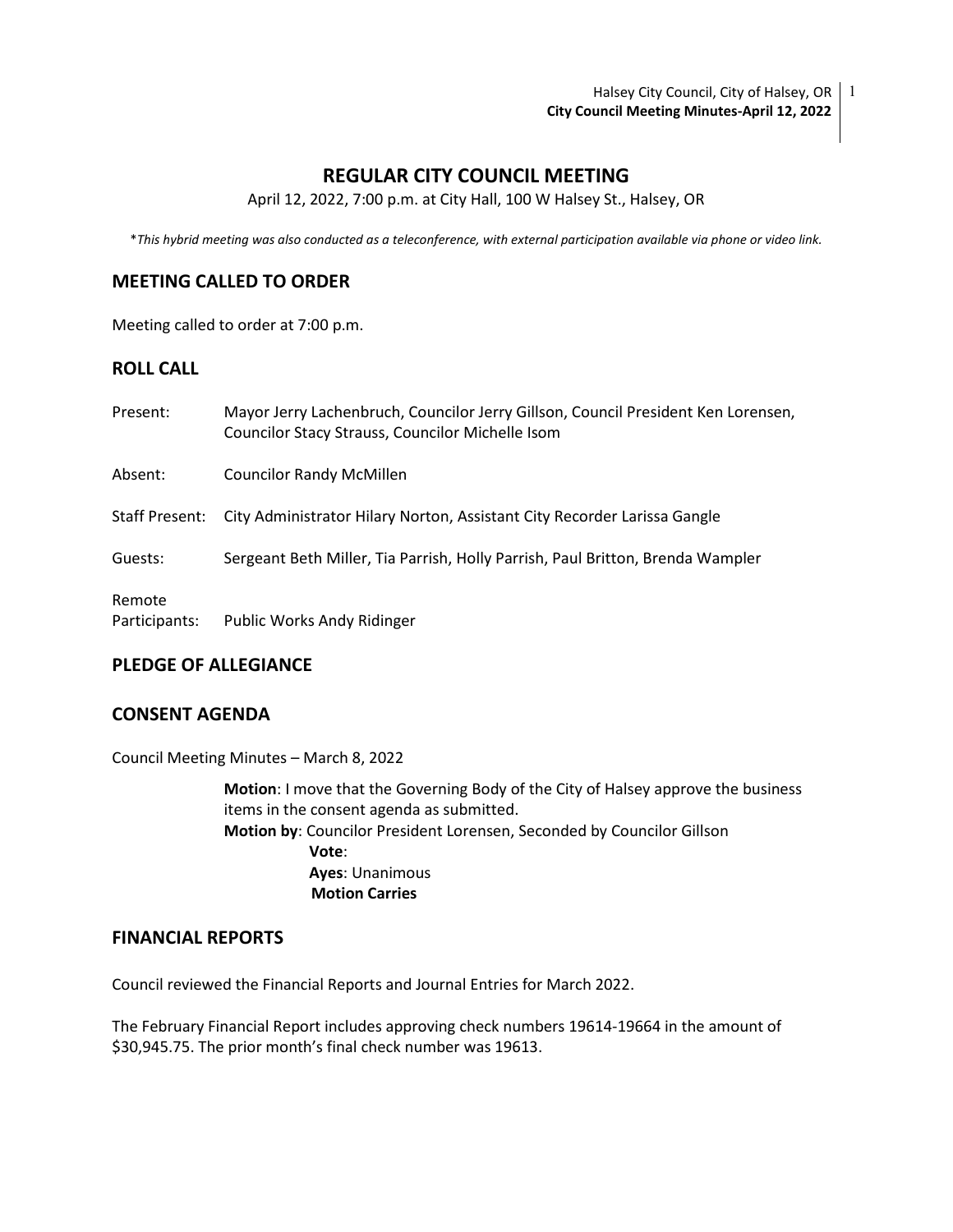**Motion**: I move that the Governing Body of the City of Halsey approve the March 2022 Financial Reports and Journal Entries as submitted. **Motion by**: Council President Lorensen, Seconded by Councilor Gillson **Vote**:

> **Ayes**: Unanimous  **Motion Carries**

# **AGENDA ADJUSTMENTS**

Administrator Norton requested to move Item J.1., CASA Oregon, to delegations.

## **DELEGATIONS**

### Linn County Sheriff's Office—Sergeant Beth Miller

Sergeant Miller presented the March report. Incidents reviewed included increased traffic enforcement, a non-injury traffic crash, mail theft, a stolen trailer, and a local church that was the victim of an online scam regarding the donation of a piano.

-A question was asked about a seemingly increased number of instances of uninsured motorists on the monthly report, and if that is a recent trend. Sergeant Miller responded and stated that there are many uninsured motorists on the road in general and deputies are currently being diligent about enforcing traffic, which is increasing the numbers seen on the report.

### CASA Oregon

Paul Britton and Brenda Wampler from CASA Oregon spoke to Council about their organization. CASA (Court Appointed Special Advocates) is a network of volunteers that assist and advocate for children that have been placed in foster care. They accompany children to new foster homes, assist with their needs (such as school and medical appointments), and represent them during their court cases. Ms. Wampler spoke about her experience volunteering for CASA helping children and encouraged Council and meeting attendees to volunteer or donate if able to do so.

# **CITIZEN COMMENTS**

*There were no citizen comments.*

# **OLD BUSINESS**

*There was no old business.*

## **REPORTS TO COUNCIL**

*City Administration-Administrator Hilary Norton*

New IT Contractor- National Business Solutions has been hired as the new IT contractor for the City of Halsey. The transition date is scheduled for April 15<sup>th</sup>.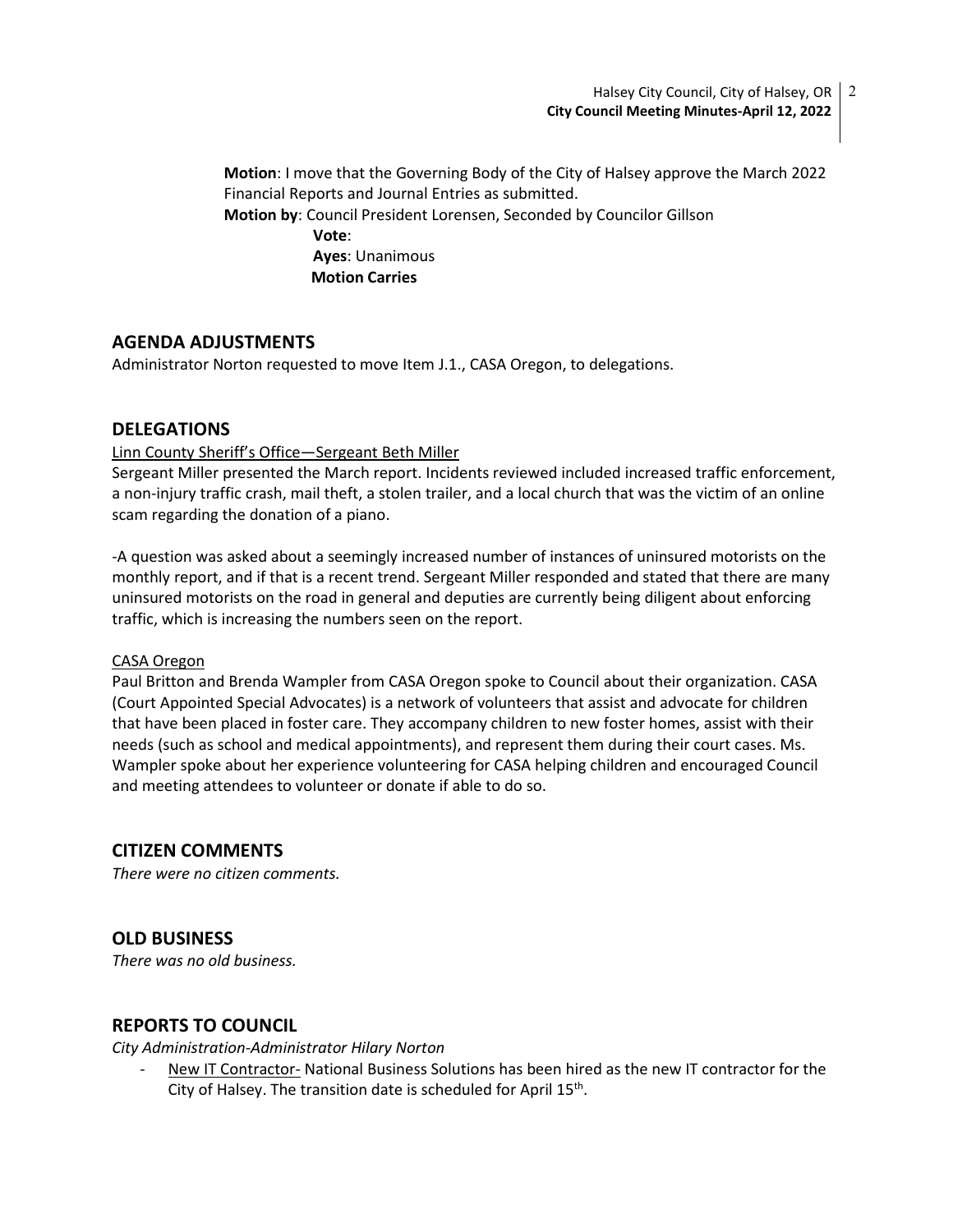- Arbor Day- As a part of the Tree Cities USA application, the City needs to have an Arbor Day Celebration. There will be a special event at the library, with an Arbor Day story time (Saturday April 30th), and a free tree giveaway supplied by Native Grounds Nursery in Brownsville.
- Upgrading Meeting Technology- Now that COVID restrictions have been lifted, it would still be useful to continue remote meeting attendance capabilities. The conference phone that is currently being used for this purpose has poor sound quality and there is no visual component. Administrator Norton has found a relatively inexpensive solution to improve the system and asked Council's permission to pursue it, budget allowing. There was discussion.

-A question was asked about an estimated cost estimate for the equipment. The estimated cost is \$1,000-\$2,000.

-A question was asked about remote attendance levels in prior meetings. Participant count varies from meeting to meeting, but there have been several remote attendants, including guest speakers and citizens in past meetings.

Council reached a consensus to move forward with obtaining new equipment

- Municipal Clerk Posting- The Municipal Clerk position has been posted and closes on April 21st.
- City-Wide Garage Sale- The Annual City-Wide Garage Sale will take place on Saturday, May 7<sup>th</sup> from 8 am to 4 pm.
- City-Wide Cleanup- The City-Wide Clean Up Day is scheduled for Saturday, May  $7<sup>th</sup>$ . Items must be at the curb/street by 7am.
- Vacation-Administrator Norton will be on vacation April 13<sup>th</sup> through the 20<sup>th</sup>.
- Refrigerator- The commercial refrigerator in the kitchen has been repaired after initially being deemed inoperable. The company that services the equipment realized that an employee (who is no longer with the company) had made prior service mistakes, so they came out to reinspect the equipment. It was discovered that the unit was just in need of a new motor. The order for the replacement refrigerator was able to be cancelled at no cost.

### *Public Works-Lead Utility Worker Andy Ridinger*

- Annual Reports- Two annual reports were drafted and submitted this month: the Chemical Inventory Report and the Cross Connection Report.
- New Hydrant- A new fire hydrant was installed at the intersections of West H Street and West 1<sup>st</sup> Street.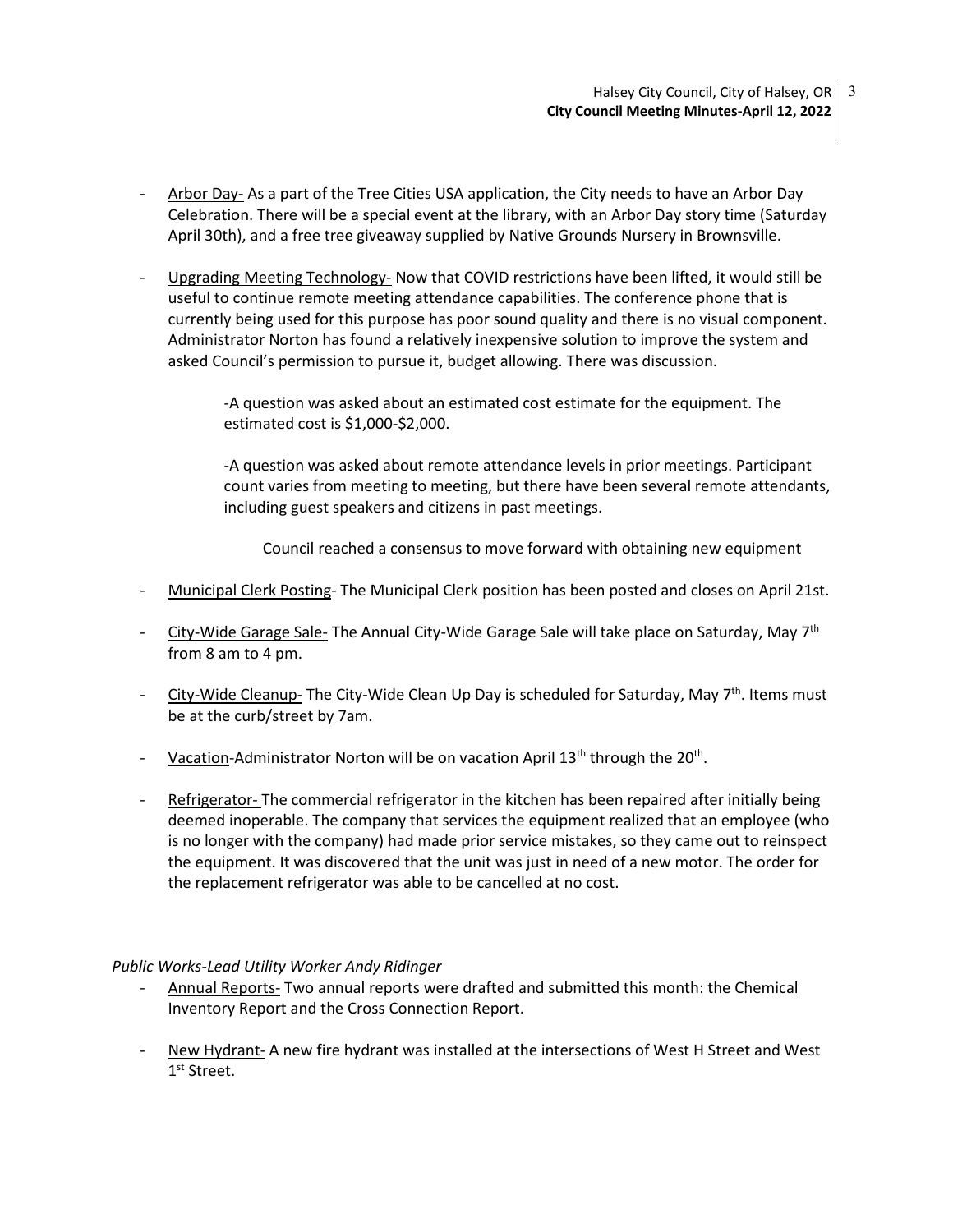- Well 69 Testing- Public Works assisted a hydrogeologist from GSI Water Solution Consulting run tests on Well 69.
- Chlorine Tank Maintenance- The chlorine tank at the water treatment plant was cleaned and refilled.
- Auto Dialer & Lagoon Maintenance- A new modem and antenna was installed for the auto dialer at the sewer lift station. Rock was spread at the lagoon where needed. The vactor truck was used to clean the influent v-notch weir and staff gauges.
- Mowing & Spraying- The annual mowing & spraying regiment has begun for the season.
- Drainage Projects- 160 feet of 12-inch pipe was installed at the 500 block of W  $4<sup>th</sup>$  Street and 20 feet was installed at 190 E A Street.
- City Hall Improvements- Cabinet installation completed, installed cork boards and a closet door as part of the office reorganization project. Assisted with installing new cameras at the front and rear entrances of City Hall.
- Mower Maintenance & Trailer Wiring- Billie performed a tune-up on the John Deere mower as well as some electrical work to repair the lights on one of the trailers.

 -A question was asked about the status of the lock repair on the Community Center. The repair is costly and has been budgeted for in the coming fiscal year beginning July 1<sup>st</sup>.

### *Library-Librarian Sara Cooper*

- Introduction- Sara introduced herself as the new Halsey Librarian.
- Book Sale-On Saturday, May  $7<sup>th</sup>$  a book sale will be held from the Bookmobile in the City Hall parking lot from 10:30am to 1:30 pm. This event will coincide with the City-Wide Garage Sale.
- Summer Reading Program- This year the theme for the Summer Reading Program is "Read Beyond the Beaten Path." The kick-off event will be on Saturday, June 25<sup>th</sup> with events each Saturday in July. Caesar the "No Drama Llama" will be visiting Halsey again this year.

-A question was asked about the condition of the Bookmobile. It is incredibly old and is currently being repaired as needed and will be used until it is beyond repair. It provides valuable storage space for the Library and a plan to replace that storage space will be made once the Bookmobile is no longer usable.

 -It was also asked if the Bookmobile is heated. It is not regularly heated due to potential energy costs to do so. There are dehumidifiers in the unit and staff have discussed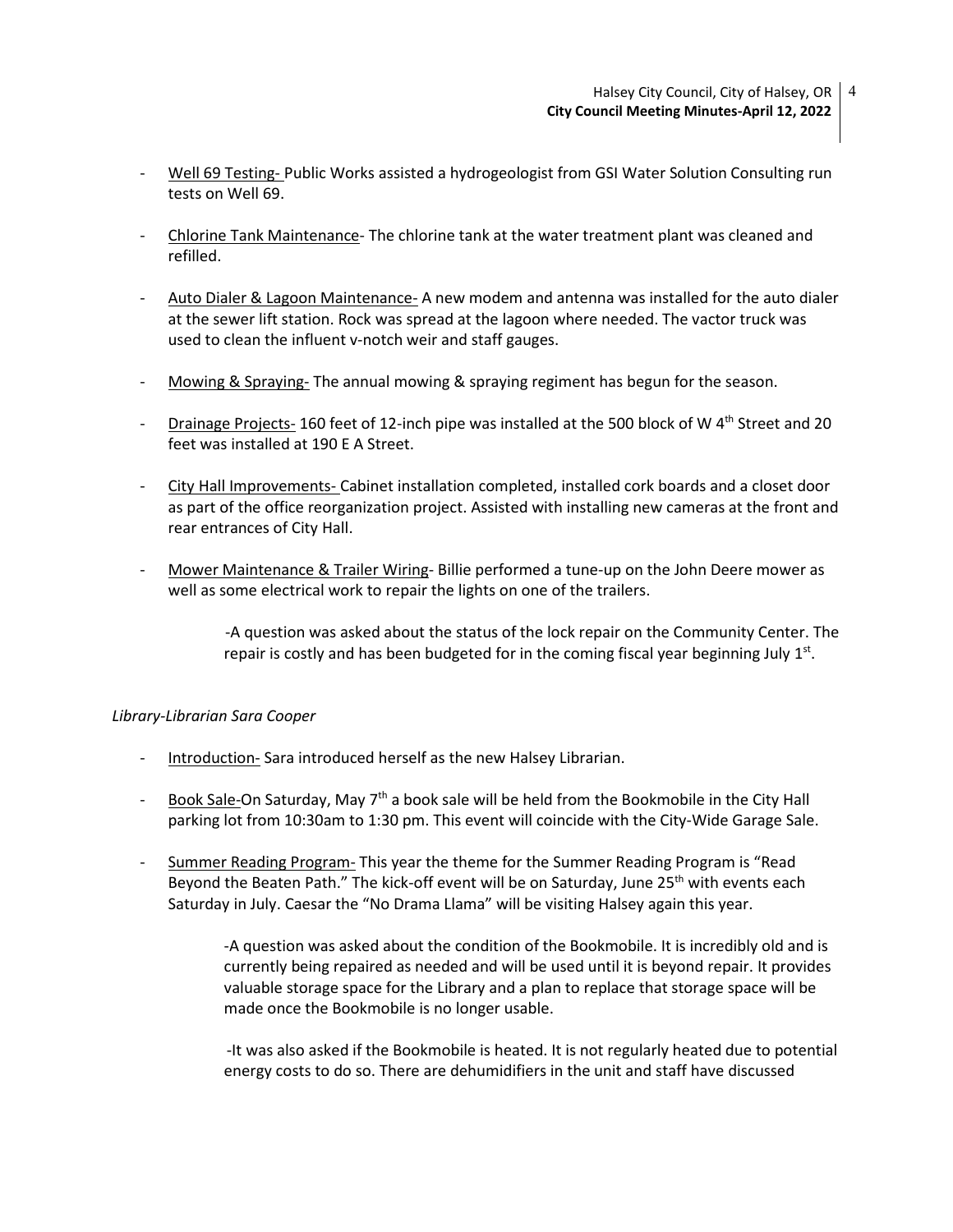plugging in the unit to a power source a few times a month to run the heat, as well as periodically airing it out.

 -A question was asked if the City has ever had the opportunity purchase the vacant post office building just north of the Library. The opportunity has not arisen, and it is a large project that would need a great deal of community support. That specific building or a similar project to expand the Library could be an option in the future if Library involvement within the community has increased.

### **NEW BUSINESS**

### City Administrator Evaluation

Council was asked to complete the City Administrator Evaluation Form that was included in the Council Packet and return it to the Mayor or in a sealed envelope to City Hall on or before the May City Council Meeting. Council will enter executive session in the May meeting to discuss and come to consensus on overall areas of accomplishment and areas to improve. The evaluation will be presented in a second executive session to deliver the evaluation as a group.

#### Declare Planning Commission Vacancy

Carl Frank has resigned from the Planning Commission following nine years of service. Council was asked to declare a vacancy on the Planning Commission.

> **Motion**: I move that the Governing Body of the City of Halsey declare a vacancy on the Halsey Planning Commission.

**Motion by**: Councilor Gillson, Seconded by Council President Lorensen

 **Vote**: **Ayes**: Unanimous  **Motion Carries**

### Declare Surplus Property

Council was asked to approve a list of surplus property to be sold or donated.

-A question was asked about items on the list and whether they are broken or just no longer needed. Administrator Norton reviewed the list of items.

-Another question was asked about how the upcoming surplus sale will be conducted. Items will have fixed prices, and everyone will access to the items at the same time (except for larger items such as the fire truck or the Ford Ranger).

**Motion**: I move that the Governing Body of the City of Halsey declare the items in the attached list to be surplus property. **Motion by**: Councilor Raven, Seconded by Council President Lorensen **Vote**: **Ayes**: Unanimous  **Motion Carries**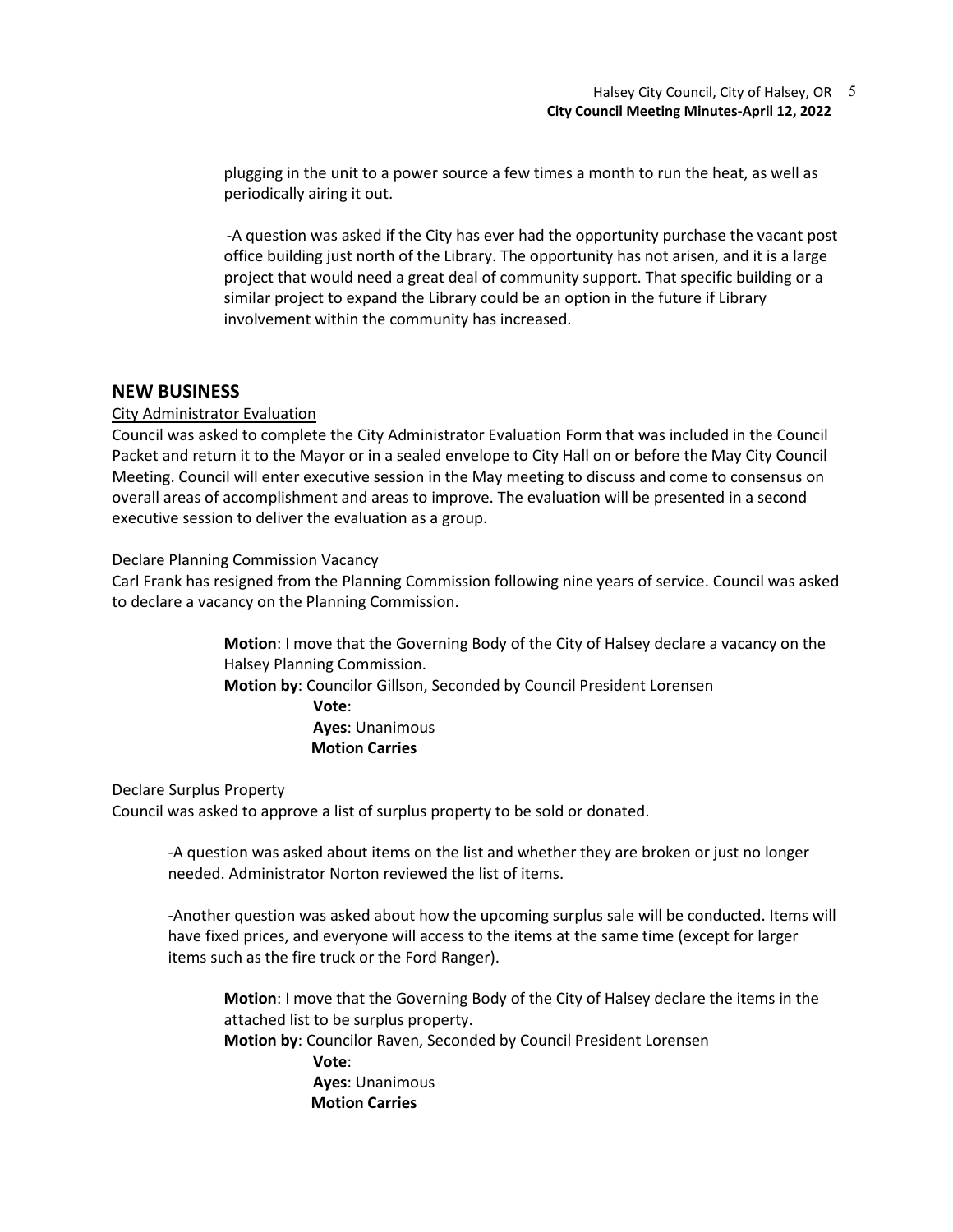## **ORDINANCES & RESOLUTIONS**

ORDINANCE 2022-440 – An Ordinance Amending City of Halsey Municipal Code, Reversing and Repealing Chapter 7.05 Relating to Peddlers, and Replacing it with the Following Chapter 7.05

*Mayor Lachenbruch requested Council's permission to read the Ordinance by title only.* 

Council was asked to consider adopting a new Chapter 7.05 of the Municipal Code, relating to peddlers and solicitation. Changes to the ordinance include fees being removed from the Ordinance itself and instead included in the Fee Resolution that is adopted each year. Updated language in the proposed ordinance includes making it a violation to approach a building with a "No Solicitation" sign clearly posted on the property or building, as well as more clearly defines certain activities. The proposed ordinance would be consistent with neighboring cities, which makes it easier for the Sheriff's Office to enforce.

There was discussion. No vote was taken, as this was the first reading of the Ordinance.

Resolution 2022-705 – A Resolution of the City Of Halsey Proclaiming April 2022 as Child Abuse Prevention and Awareness Month

Council was asked to consider adopting a Resolution declaring April 2022 as Child Abuse Prevention and Awareness Month.

**Motion**: I move that the Governing Body of the City of Halsey adopt RESOLUTION 2022- 705 – A Resolution of the City of Halsey Proclaiming April 2022 as Child Abuse Prevention and Awareness Month **Motion by**: Councilor Isom, Seconded by Council President Ken Lorensen **Vote**: **Ayes**: Unanimous  **Motion Carries**

Resolution 2022-706 – A Resolution of the City Of Halsey Proclaiming April 29, 2022 as Arbor Day in the City of Halsey.

Council was asked to consider adopting a Resolution declaring April 29, 2022 as Arbor Day in the City of Halsey

**Motion**: I move that the Governing Body of the City of Halsey adopt RESOLUTION 2022- 706 – A Resolution of the City Of Halsey Proclaiming April 29, 2022 as Arbor Day in the City of Halsey

**Motion by**: Councilor Isom, Seconded by Council President Lorensen **Vote**: